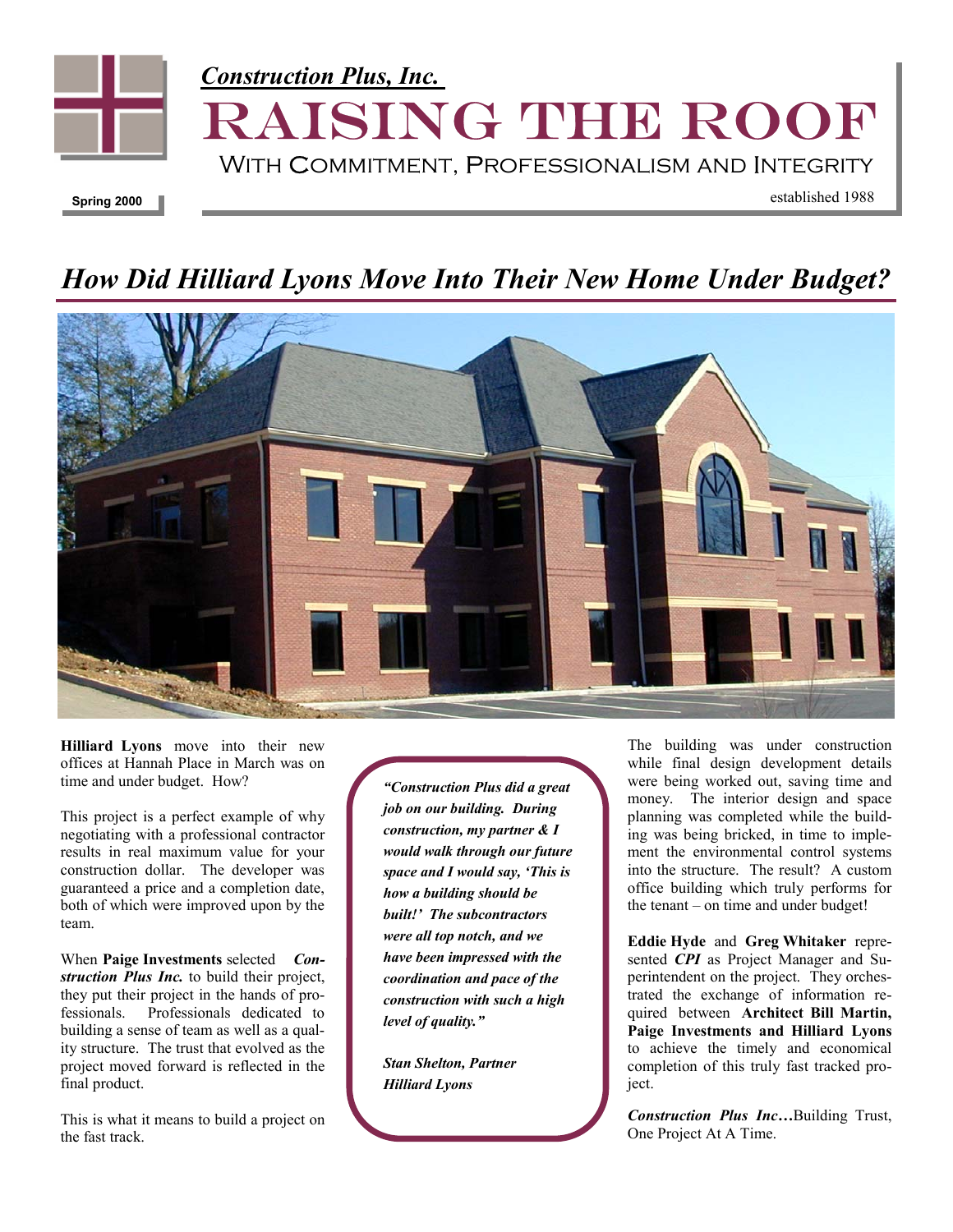

## **Spring 2000**  Page 2

Sometimes renovating an occupied and functioning facility is like performing a medical procedure without anesthetic. During the procedure is not the time to discover you have the wrong person performing the operation. The facelift at the **Knoxville Racquet Club** is a perfect example of how painless it can be.

Established in 1961, the Knoxville Racquet Club has always been known for offering its members the finest facilities and programs available. With the recent completion of the new locker room, clubhouse and bathhouse renovations they can now lay claim as one of the most prestigious and largest tennis and swim complexes in the Southeast. *Construction Plus, Inc.*, was selected to complete the 6,000 square foot renovation in phases while the club remained open for seasonal use.

*Construction Plus Inc.* began by providing a preliminary cost evaluation for the club to use to budget and fund the project. A year after the analysis, *CPI*  was asked if they could meet the schedule and the same budget. After some hard work, the answer was a resounding YES! Despite a year of inflation, *CPI* value engineered the project and met ALL of the client's needs, from completing the scope of work, to schedule, to cost.

## **CONSTRUCTION & MEDICINE ?** *Could They Have Something In Common?*



*"Deadlines, Deadlines, Deadlines… Yes, there were plenty of deadlines and challenges for Construction Plus to meet. You met every one. You certainly were responsive to our needs. Your team of professionals should be congratulated. I remember one meeting in which you stated, 'CPI stands by their work and commitments.' In a industry that most of the time lives by the code, 'Out of sight out of mind,' I can attest that you and Construction Plus do stand by your commitments. Our Board of Directors and Members are elated with the results. I appreciate your commitment to customer satisfaction."* 

*Tom Mozur General Manager*  Working against a Memorial Day deadline, the Clubhouse and Bathhouse were completed first with new lockers, indoor and outdoor showers, restroom facilities, reception area, and kitchen and dining areas. After completing these two phases, the Indoor Court area was renovated including new locker rooms, restrooms, sauna, and nursery.

Although existing conditions required some field modifications from the original concept, the work was completed ahead of schedule and under budget without interruption of services to the members. *CPI* is proud to have been a part of this prestigious project.

*Construction Plus Inc…*.Building Trust, One Project At A Time.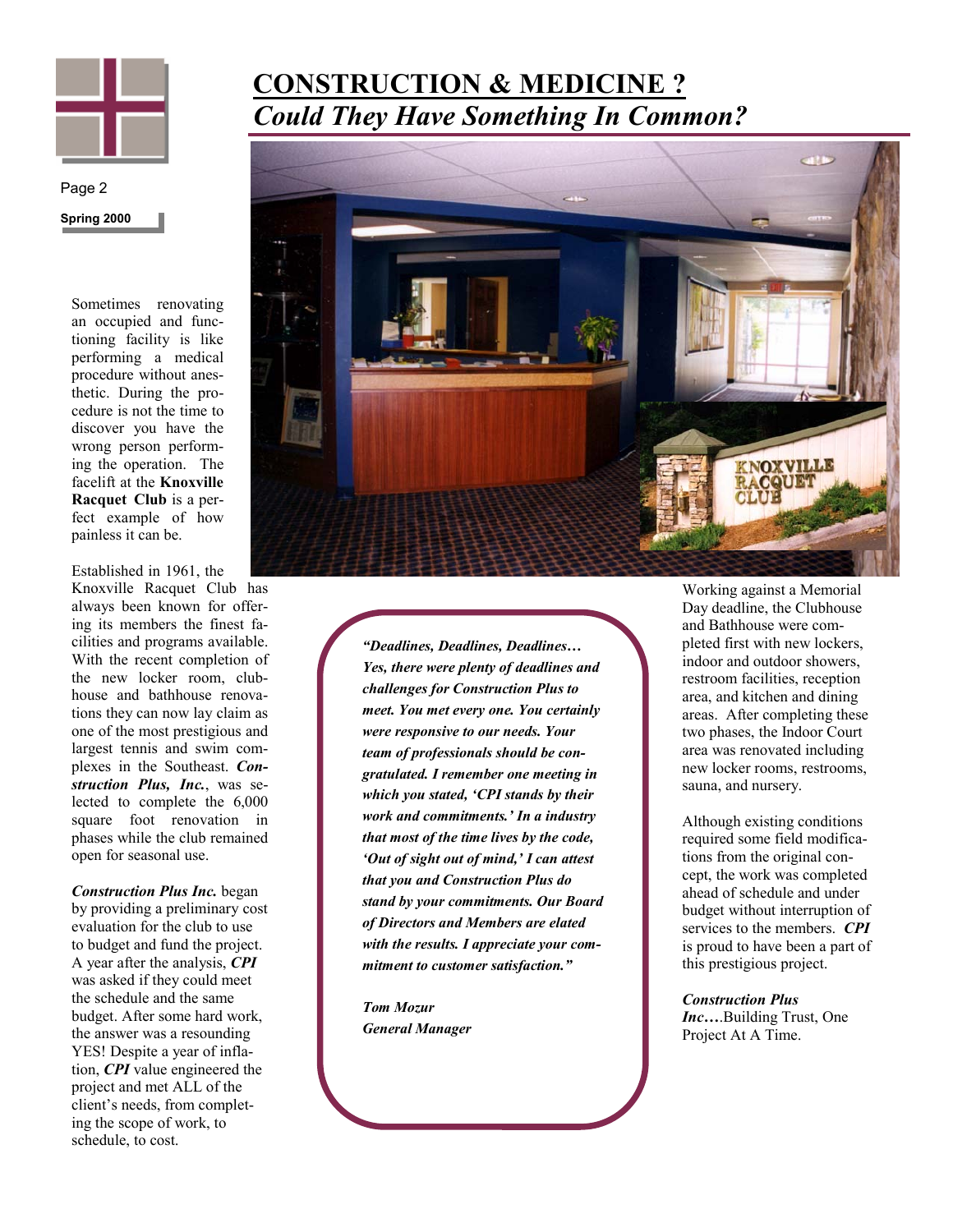## **CONSTRUCTION TODAY** *Horror Stories...What Can Happen If You Select the Wrong Contractor*



**Spring 2000** 

Page 3



If you are involved in any building project, someone has to select a General Contractor. Before you prioritize that decision, consider what can happen if that person selects the wrong one. These are just two recent horror stories we have heard from people who suffered through the consequences of a bad decision.

• "We asked contractors to submit prices on our project based upon schematic drawings; to establish the financial feasibility of the project. Despite the fact that we knew *Construction Plus'* price for the project was based upon their professional knowledge of what it would take to build the facility on time and with quality, we still fell prey to the low price game. **Their competitor told us what we wanted to hear, and submitted a lower price**. After the drawings were completed, the price went up. Then the job was started and the change orders began to come. **The job was late, inferior in quality, and the cost, well, it ended up much higher than** *Construction Plus'* **original quote."**

The lesson learned, the following is from the same client:

• **"When we built again, we called** *Construction Plus*. They led us through the process from the planning to grand opening, without a glitch. The price and time they quoted in the beginning was the real price and time. **I never knew it could be this easy**; *Construction Plus* saved me time, money and headache, not to mention the building is quality constructed."

Another horror story:

• "We competitively bid our Family Life Center. The low bid was only \$7,000 lower than Construction Plus'. The low bidder, knowing the proximity of the bids, and Construction Plus' reputation for quality and service then submitted a bid revision, lowering their bid an additional \$20,000. We were drawn in by the lure of low price, (or at least by the illusion of low price). Then the honeymoon was over."

"The project started late and finished even later. By the end the change orders were excessive, the dedication ceremony had to be rescheduled 3 times, and there was a lot of finger pointing going on. We ended up with a late project, paid too much for it and the entire process was considered one of misery, simply because of the human tendency to fall for the illusion of low price. **Next time we'll call** *Construction Plus Inc.* **and do it right."** 

*How do you avoid these types of situations, where everybody loses?* **First, decide to put a professional contractor on your team as early as possible. Second, select your contractor based upon their experience, track record, and the satisfaction of their clients.** Select the company that you feel is trustworthy. Go to their office, see how they do business, talk to past clients. Is their focus on building projects or a relationship with you? Do they listen? Will a principle in the firm be assigned to your project or someone less experienced?

Contractors who build structurally sound buildings are competent, but not exceptional. At *Construction Plus Inc.* our goal is to meet our clients needs and EXCEED their expectations; that is *exceptional*. We want to delight you with our service and results; that is *professionalism*. Your vision is more than a project to *Construction Plus Inc.;* it is our commitment. That commitment is to provide you with quality, service and professionalism. Thus our slogan…*"Your Vision…Our Commitment".*

If you're vision includes commercial construction and you want results, not promises, call us today. We would love the opportunity to help you turn your vision into reality. I personally guarantee you will love the results.

Sanford C. Loy, President